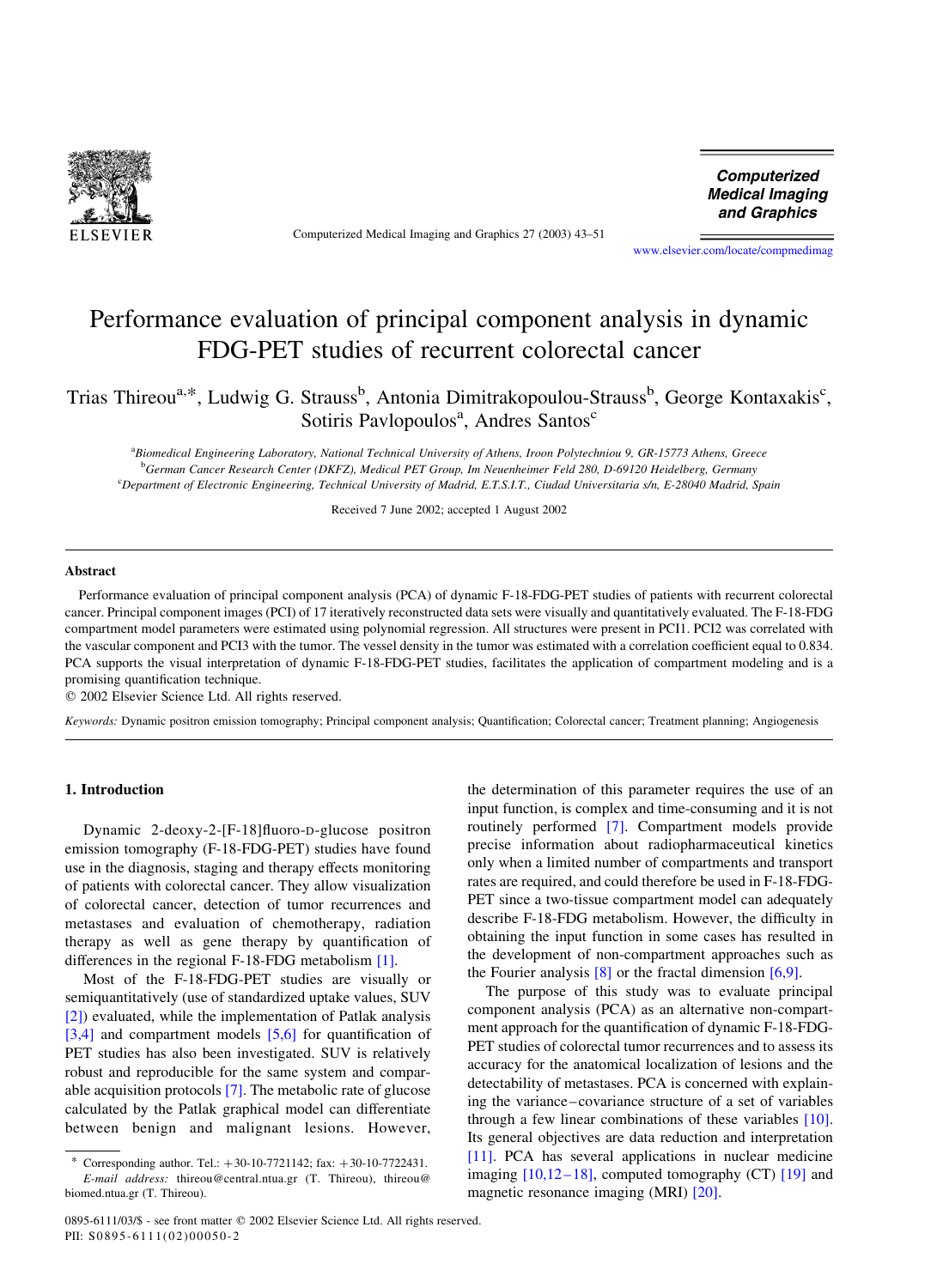## 2. Materials and methods

#### 2.1. Principal component analysis

PCA is concerned with explaining the variance– covariance structure of a set of variables through a few linear combinations of these variables. Its general objectives are data reduction and interpretation. Although  $p$  components are required to reproduce the total system variability, often much of this variability can be accounted for by a small number  $k$  of the principal components. The  $k$ principal components can then replace the initial  $p$ variables, and the original data set, consisting of  $n$ measurements on  $p$  variables, is reduced to a data set consisting of  $n$  measurements on  $k$  principal components [\[11\]](#page-7-0).

Let  $X' = (X_1, X_2, ..., X_n)$  have covariance matrix  $\Sigma$ , with eigenvalue–eigenvector pairs  $(\lambda_1, \mathbf{e}_1), (\lambda_2, \mathbf{e}_2), ..., (\lambda_p, \mathbf{e}_p)$ where  $\lambda_1 \geq \lambda_2 \geq \ldots \geq \lambda_p \geq 0$ . The *i*th principal component is given by

$$
Y_i = \mathbf{e}_i' \mathbf{X} = e_{i1} X_1 + e_{i2} X_2 + \dots + e_{ip} X_p \ (i = 1, 2, ..., p) \ (1)
$$

with  $\text{Var}(Y_i) = \mathbf{e}_i' \Sigma \mathbf{e}_i = \lambda_i$  and  $\text{Cov}(Y_i, Y_k) = \mathbf{e}_i' \Sigma \mathbf{e}_k = 0, i \neq k$ . The total population variance is given by

$$
\sum_{i=1}^{p} \text{Var}(X_i) = \sum_{i=1}^{p} \text{Var}(Y_i) = \sum_{i=1}^{p} \lambda_i
$$
 (2)

Consequently, the proportion of total variance due to (explained by) the jth principal component is

$$
\frac{\lambda_j}{\sum_{i=1}^p \lambda_i} \quad (j=1,2,\dots,p) \tag{3}
$$

If most (for instance 80–90%) of the total variance can be attributed to the first few components, then these components can 'replace' the original  $p$  variables without much loss of information.

PCA in PET images distinguishes different kinetic components contributing to the same image pixel and summarizes the weights of different components into different principal component images (PCI) (parametric images). Since it is a data driven technique, it cannot separate signals from noise [\[10\]](#page-7-0) and several data transformation procedures have been proposed in order to improve its performance  $[21]$ . The choice of data preprocessing method strongly affects the nature of the information acquired [\[20\]](#page-7-0) and depends on the amount of available prior knowledge (level of noise in individual images, number of components), on the type of noise distribution and on the purpose of analysis (data compression, filtration, and feature extraction). Samal et al. [\[21\]](#page-7-0) have compared those methods using simulated data sets. We have also studied the performance of PCA after applying the following data transformation procedures [\[21\]](#page-7-0):

(a) Data column-wise centered, CV

$$
z_{ij} = y_{ij} - \bar{y}_j \tag{4}
$$

where  $y_{ij}$  and  $z_{ij}$  are the original and the final value of pixel  $i$   $(i = 1, ..., m)$  of frame  $j$   $(j = 1, ..., n)$  and  $\bar{y}_i$  is the mean of the jth column of the original data matrix Y,

(b) Data column-wise standardized, CR

$$
z_{ij} = (y_{ij} - \bar{y}_j)/s_j \tag{5}
$$

where  $s_i$  is the standard deviation of the *j*th column of the data matrix Y,

(c) Data transformed as for correspondence analysis without threshold, CN

$$
z_{ij} = y_{ij} \left( \sqrt{\sum_{i=1}^{m} y_{ij}} \sqrt{\sum_{j=1}^{n} y_{ij}} \right)^{-1}
$$
 (6)

(d) Data divided column-wise by the column sum, CS

$$
z_{ij} = y_{ij} \left(\sum_{i=1}^{m} y_{ij}\right)^{-1} \tag{7}
$$

(e) Data divided column-wise by the column standard deviation, CD

$$
z_{ij} = y_{ij}/s_j \tag{8}
$$

The row-wise transformation procedures provide excellent results only when the background outside the dynamic structures is carefully masked. Otherwise, the methods fail because of artificial amplification of noise in the background. Since the mask represents unavailable or unacceptable amount of prior knowledge in practice, those procedures were not evaluated [\[21\].](#page-7-0)

Three criteria were used for the evaluation of the performance of the transformation procedures:

$$
\text{index 1} = \sum_{j=k+1}^{p} \lambda_j / \sum_{j=1}^{p} \lambda_j \tag{9}
$$

$$
index2 = \lambda_{k+1} / \lambda_k \tag{10}
$$

$$
\text{index3} = \sum_{j=1}^{k} \lambda_j / (p - k)^{-1} \cdot \sum_{j=k+1}^{p} \lambda_j \tag{11}
$$

where  $\lambda_i$  are the eigenvalues of the covariance matrix, p is the total number of principal components and  $k$  is the number of eigenvalues explaining most of the data variance. index1 represents the part of total variance of the transformed data remaining after extraction of the first  $k$ principal components, equals 0 for noiseless data and increases with increasing noise. index2 demonstrates the quality of separation of the signal from noise and ranges from 0 (for noiseless data) to 1 (for signal indistinguishable from noise)  $[21]$ . index3 is an estimate of the signal-to-noise ratio (SNR) improvement of PCI over the original ones [\[20\]](#page-7-0).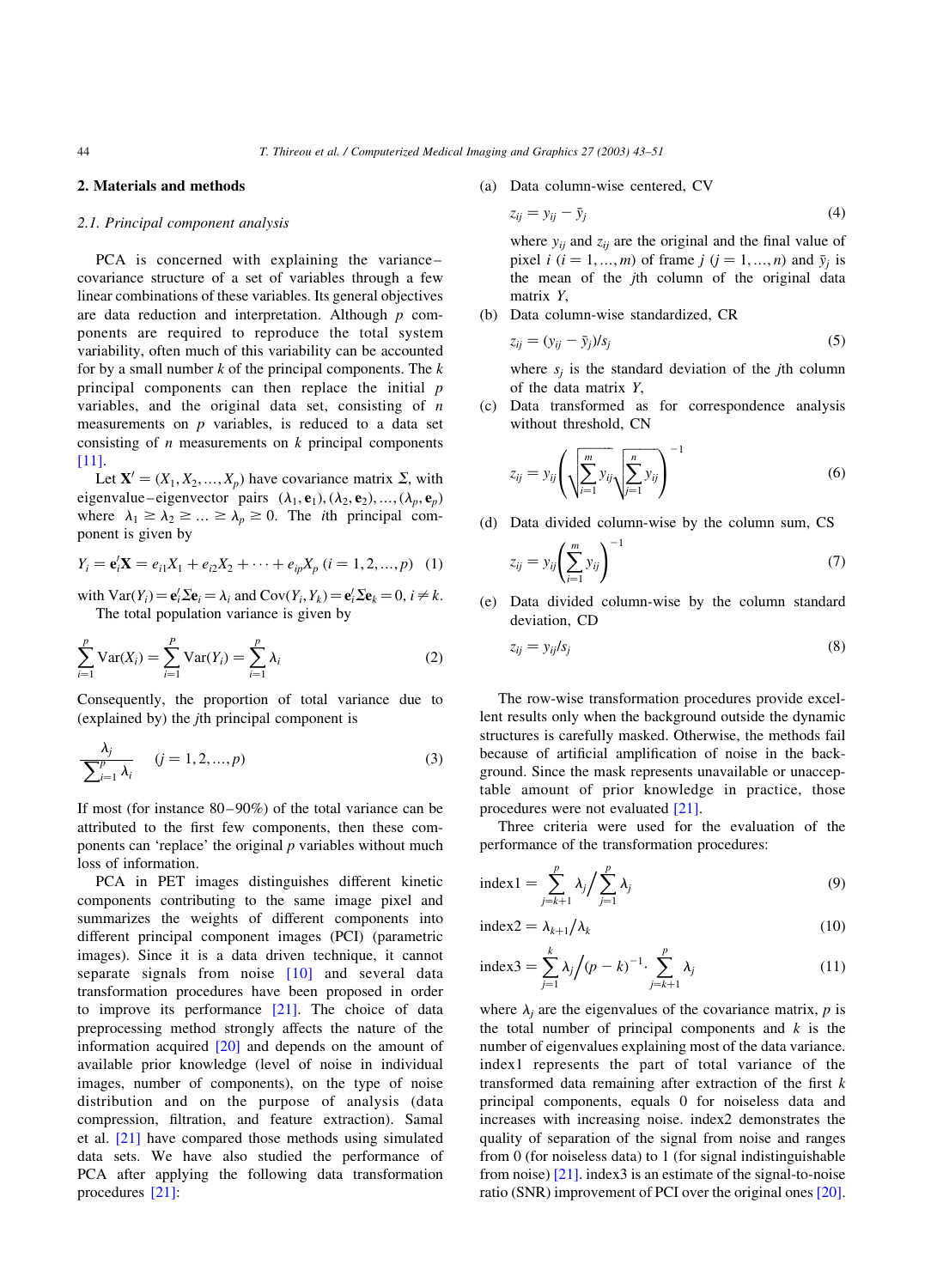## 2.2. Patients

The study included 17 patients with colorectal tumor recurrences who were referred on the basis of clinical symptoms and radiologic examinations, either CT or MRI. The final diagnosis was based on the histologic data obtained from surgical specimens. None of the patients had received chemotherapy or radiation therapy at least 3 months prior to the PET study. Informed consent was obtained from each patient. The study was performed in accordance with the institutional review board requirements.

## 2.3. Data acquisition

Dynamic PET studies were performed after intravenous injection of 300–370 MBq F-18-FDG for 60 min. A 23 frame protocol was used (10 frames of 1 min, 5 frames of 2 min, and 8 frames of 5 min). F-18-FDG was prepared according to the protocol described by Toorongian et al. [\[22\]](#page-7-0).

A dedicated PET system (ECAT EXACT  $HR +$ ; Siemens, Erlangen, Germany) was used for the patient studies. The system consists of four rings of 72 bismuth germanate detector blocks. Each block detector is divided into an  $8 \times 8$  matrix, while the crystal size of an individual detector element is  $4.39 \times 4.05 \times 30$  mm. The system allows the simultaneous acquisition of 63 transverse slices with a theoretic slice thickness of 2.4 mm and has a craniocaudal field of view of 15.3 cm. The system was operated in two-dimensional mode (with septa extended). Transmission scans for a total of 10 min were obtained with three rotating germanium pin sources before the first radionuclide application for the attenuation correction of the acquired emission tomographic images.

The PET data were transferred by file transfer protocol to a subnet server system. A web-based interface was used to start and distribute the reconstruction tasks on different computer systems, where the reconstruction programs were running [\[23\]](#page-7-0). All PET images were scatter and attenuation corrected  $[24]$ . An image matrix of  $128 \times 128$  pixels was used. The images were reconstructed using an iterative reconstruction algorithm (weighted least-square method, ordered subsets, four subsets, six iterations) running on Pentium platforms (Pentium III 600 MHz, double processor; 512 MB random access memory) and MS Windows 2000 Professional (Microsoft, Redmond, WA).

# 2.4. Data analysis

The evaluation of the dynamic PET data was performed using the software package Pmod provided in cooperation with the University of Zurich, Switzerland [\[25,26\].](#page-7-0) The analysis was based on the semiquantitative approach of calculating the SUV, as introduced by Strauss and Conti [\[2\]:](#page-6-0)

 $SUV = tissue concentration (MBq/g)/$ 

 $(njected dose (MBq) / body weight (g)).$ 

Visual analysis was performed by evaluating the hypermetabolic areas on transaxial, coronal and sagital images. Time– activity curves (TACs) were extracted using volumes of interest (VOIs), that is several regions of interest (ROIs) in different sequential slices over the target area. Irregular ROIs were drawn manually and repositioned visually to compensate for possible patient motion during the acquisition time.

A two-tissue compartmental model was used for the quantification of the dynamic PET studies [\[5\]](#page-6-0). The usual method of obtaining the input function is to catheterize an artery and to take blood samples. However, since it is possible to retrieve the input function from the image data accurately [\[27\],](#page-7-0) we have calculated the mean value of the VOI data obtained from an arterial vessel clearly visualized in the first image of the dynamic series. The recovery coefficient is 0.85 for a diameter of 8 mm and the system described above. Partial volume correction was used only for small vessels with a diameter  $\leq 8$  mm. A fit of the input curve by a sum of up to three decaying exponentials was implemented to reduce the effect of noise on the parameters estimates. The vascular fraction (VB) was taken into account for the calculation of the transport constant K1 and the rate constants  $k2$ ,  $k3$  and  $k4$ . Each model curve was compared with the corresponding TAC. The criterion was to minimize the summed squares  $(X^2)$  of the differences between the measured and the model curve [\[26\]](#page-7-0).

PCA code was developed in  $C++$  (Microsoft Visual Studio 6.0, enterprise edition) according to the formulas presented above. The resulting PCI were initially visually evaluated. Subsequently, VOIs were placed over the tumor recurrences and the muscle in the first two PCI, and the mean counts (pccounts) for each one were calculated. Statistical analysis was performed to explore the possibility of extracting the parameters VB,  $K1$  and  $k3$  of the twocompartment model from those values, using the Statistica software package (version 6.0; StatSoft, Hamburg, Germany) on a personal computer (Pentium III 600 MHz, double processor; 512 MB RAM) running under Windows 2000 Professional. Polynomial regression up to the second order was used to establish a quantitative relationship between the predictor variables  $X_i$  (pccounts) and the response y (VB,  $K1$  or  $k3$ ):

$$
y = \text{const} + \sum_{i} a_i X_i + \sum_{i} b_i X_i^2 \tag{12}
$$

The unknown coefficients were computed using a least squares fit, which minimized the sum of the squares of the deviations of the data from the model.

## 3. Results

We have applied PCA to 17 dynamic F-18-FDG-PET studies. The time required for the analysis of a complete data set (23 frames, 32 slices per frame,  $128 \times 128$  pixels per slice) was less than 1 min.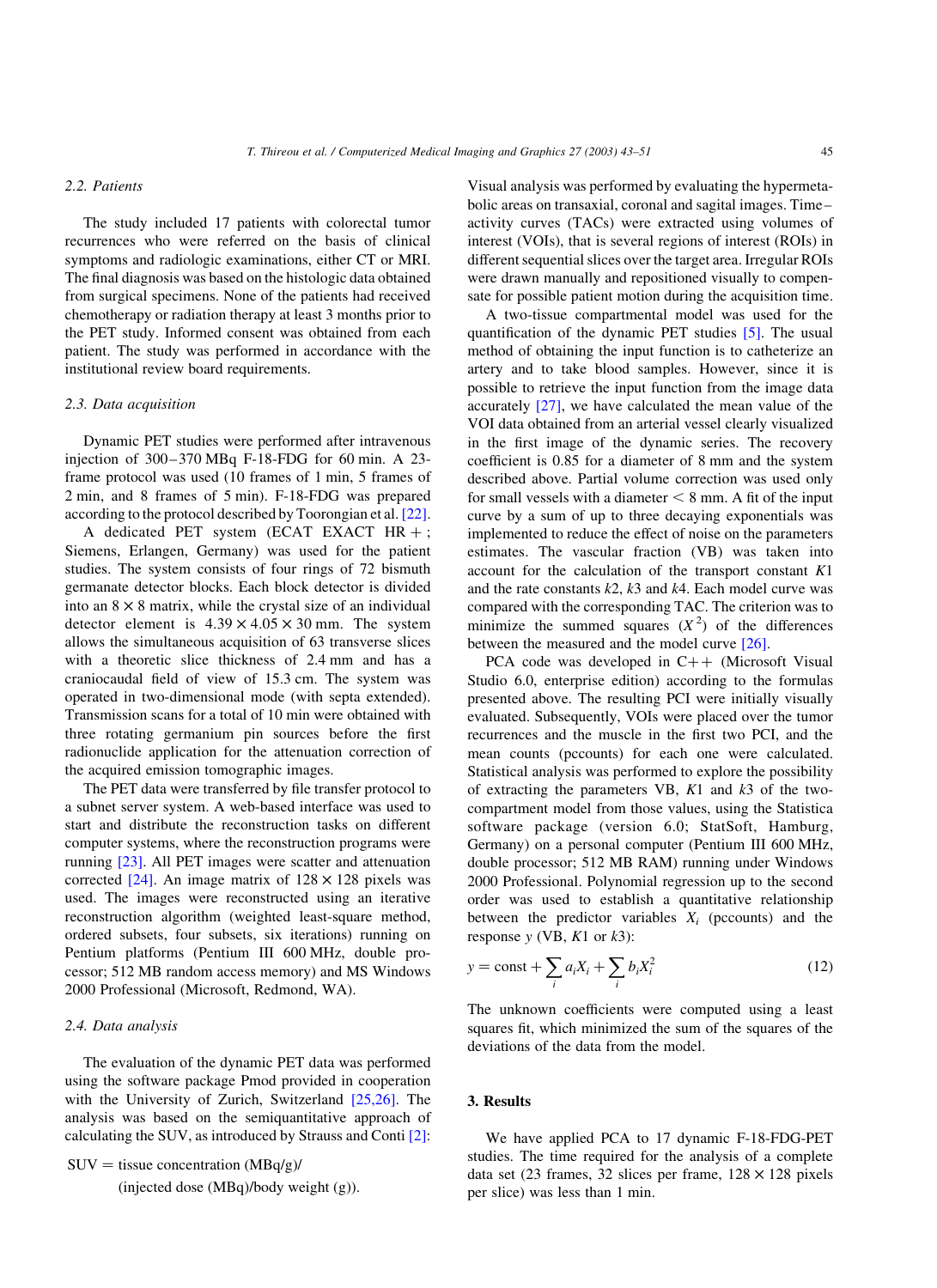

Fig. 1. SUV image (upper left) and the corresponding principal component images PCI1 (upper right), PCI2 (lower left) and PCI3 (lower right). PCI1 looks like a high contrast summed SUV image. PCI2 is dedicated to the vascular component and PCI3 to the tumor component.

In all 17 cases studied, the first principal component image (PCI) looked like a high contrast summed SUV image where all structures were visible, while the second PCI was dedicated to the vascular component (Fig. 1). This observation is in accordance with the fact that the first principal component accounts for the maximum variance in the dynamic data set, whereas subsequent components account for decreasing amounts of variance. In 14 of the cases, the third PCI was clearly correlated with the tumor component and the vessels were slightly seen. In the other studies, the tumor was not discriminated very well due to the physiologic soft-tissue activity. The average amount of variance explained by these components in all studies was 78.3  $\pm$  2.6, 3.7  $\pm$  1.0 and 1.8  $\pm$  0.2 correspondingly. Subsequent PCIs were mainly related to noise. The structures seen in the PCIs are shown in Table 1. Plotting the first three principal components (PC1–PC3) (in Fig. 2 for the same case as in Fig. 1) supported the visual interpretation of the PCIs. The second and the third PCs were similar to TACs of vessels and tumor correspondingly, while all structures TACs contributed to the first PC.

Table 1

Structures present in the SUV and PCI. The numbers represent the fraction of cases

|        | <b>SUV</b>                            | PCI <sub>1</sub> | PC <sub>12</sub> | PC <sub>13</sub>  |
|--------|---------------------------------------|------------------|------------------|-------------------|
| Tumor  | Yes $(17/17)$<br>$(\text{frame } 23)$ | Yes $(17/17)$    | No $(17/17)$     | Yes $(14/17)$     |
| Vessel | Yes $(17/17)$<br>$(\text{frame } 1)$  | Yes $(17/17)$    | Yes $(17/17)$    | Slightly $(5/17)$ |



Fig. 2. Principal components PC1 to PC3 plots. PC2 is a typical blood time activity curve (TAC), whereas PC3 is a tumor-wise TAC. All structures TACs contribute to PC1.

[Figs. 3 and 4](#page-4-0) shows the resulting PCIs after the application of the data transformation procedures described by Eqs.  $(4)$ – $(8)$  and the image quality criteria are shown in [Table 2.](#page-4-0) In accordance to the results for simulated data [\[21\]](#page-7-0), most of the preprocessing methods produced images comparable to or slightly worse than those based on the original data. Both visual (suppressed vessels) and quantitative evaluation (better indices) demonstrated that the best transformation procedure was CS, which unifies the sum over all pixels for each frame.

The results of the polynomial regression indicated that the tumor VB could be modeled as:

 $VB = constant + a_1 \times pccounts_1 + a_2 \times pccounts_2$ 

+  $b_1 \times$  pccounts<sup>2</sup> +  $b_2 \times$  pccounts<sup>2</sup>.

The values of the coefficients are shown in [Table 3.](#page-5-0) The correlation coefficient equaled 0.834 and the plot of the residuals ([Fig. 5](#page-5-0)) confirmed the accuracy of the model.

Parameters K1 and  $k3$  could not be estimated from PCI. The correlation coefficients of the polynomial regression were 0.666 and 0.734 correspondingly, but the residuals analysis revealed outliers biasing the regression line and leading to higher correlation coefficients than expected.

In order to test the validity of the previously described analysis, we tried to model the muscle VB, but the correlation coefficient was found equal to 0.452. Since the muscle VB has a small approximately constant value that 'falls into the noise region', it cannot be correlated with pccounts.

#### 4. Discussion

This study was focused on the non-compartmental analysis of dynamic F-18-FDG-PET studies of colorectal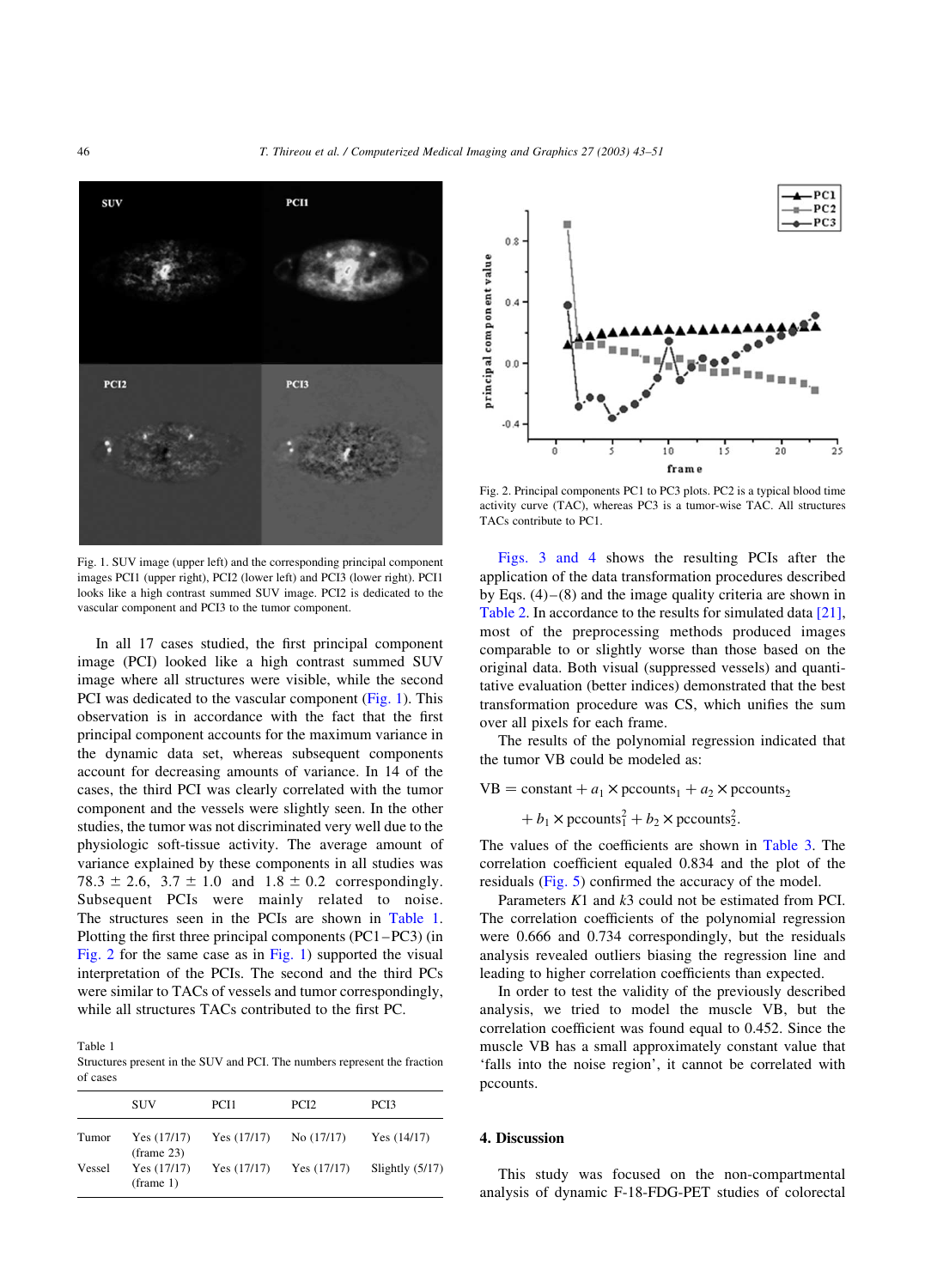<span id="page-4-0"></span>

Fig. 3. Principal component image 2 based on the original values (RAW) and after application of data preprocessing: data column-wise centered (CV), data column-wise standardized (CR), data transformed as for correspondence analysis without threshold (CN), data divided columnwise by the column sum (CS) and data divided column-wise by the column standard deviation (CD).

tumor recurrences by addressing the problems of quantification and of the enhanced localization of lesions and metastases.

Several methods have been proposed for the quantification of dynamic F-18-FDG-PET studies of colorectal tumors in order to select the most appropriate treatment and to evaluate its results. For their clinical application, these methods should be not only accurate and reproducible, but also easy to implement. SUV, which is a relative measure of activity uptake in a tissue of interest in comparison to the whole-body distribution, is a standard procedure to quantify PET data [\[7\].](#page-7-0) However, factors such as the miscellaneous acquisition protocols and different reconstruction methods, lack of scatter correction and variable plasma glucose levels affect the variability of SUV and cause reproducibility problems among different PET institutions [\[28\].](#page-7-0)

Although the high noise level of a dynamic PET study allows only the application of coarse models, a two-tissue compartment model is considered to be an accurate method



Fig. 4. Principal Component Image 3 based on the original values (RAW) and after application of data preprocessing: data column-wise centered (CV), data column-wise standardized (CR), data transformed as for correspondence analysis without threshold (CN), data divided columnwise by the column sum (CS) and data divided column-wise by the column standard deviation (CD).

for the kinetic analysis of the F-18-FDG metabolism [\[5\]](#page-6-0). The retrieval of the input function may be a limitation of the method. Arterial sampling is invasive and therefore not suitable for routine clinical use. The retrieval of the input function from the image data  $[26]$  requires the accurate

Table 2

Quality criteria of the principal component images based on the original data set and after applying data preprocessing methods. CS (data divided column-wise by the column sum) is the best approach

|            | index1 | index2 | index3 |
|------------|--------|--------|--------|
| <b>RAW</b> | 0.153  | 0.726  | 111    |
| <b>CV</b>  | 0.153  | 0.726  | 111    |
| <b>CR</b>  | 0.154  | 0.680  | 110    |
| <b>CN</b>  | 0.230  | 0.848  | 67     |
| CS         | 0.148  | 0.672  | 115    |
| CD         | 0.154  | 0.680  | 110    |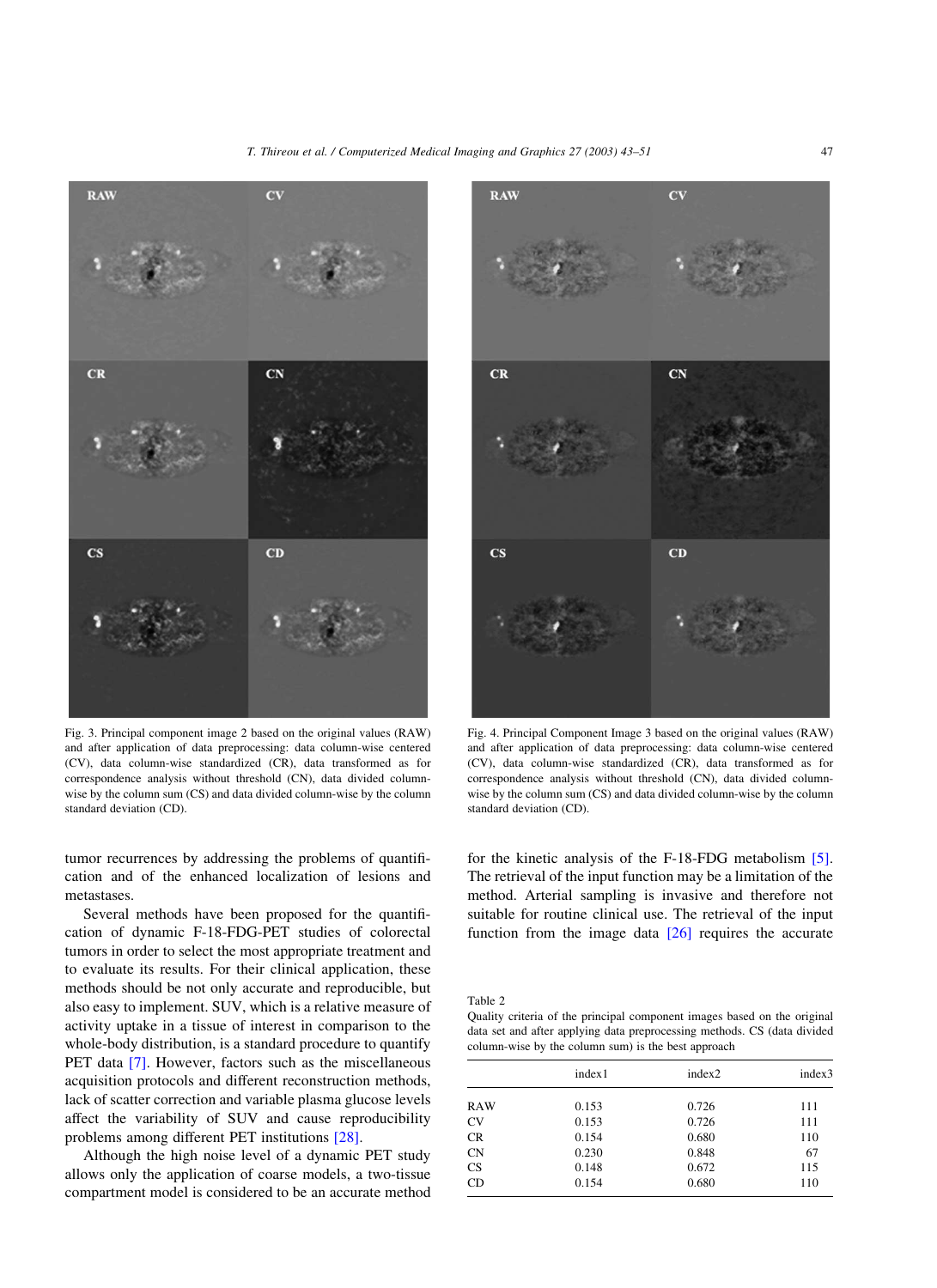<span id="page-5-0"></span>Table 3 Polynomial regression coefficients for the estimation of tumor fractional blood volume VB. The correlation coefficient is equal to 0.834

| Constant       | 0.7610273      |
|----------------|----------------|
| <sub>a</sub> 1 | $-0.0000277$   |
| a2             | 0.000000000394 |
| b <sub>1</sub> | $-0.0000399$   |
| h2             | 0.00000000235  |

placement of ROIs over the vessels and the resulting TAC of small vessels is subject to errors due to partial volume effects.

The calculation of the metabolic rate of glucose by the Patlak graphical analysis [\[3,4\]](#page-6-0) requires an input function and a lumped constant that indicates the ratio of F-18-FDG uptake to glucose uptake and is not known for the tumors. As an alternative, the determination of the metabolic rate of F-18-FDG is possible.

A non-compartment approach is the calculation of the fractal dimension  $[6,9]$ , a parameter based on chaos theory and associated with tumor heterogeneity. It is reproducible and fast and limits the subjectivity and the external factors capable of influencing the diagnostic result. Another noncompartmental approach, the Fourier analysis [\[8\]](#page-7-0) provides a detailed visualization of the radiopharmaceutical distribution in the target area, avoiding the short-term artifacts that may be present on conventional images, obtained immediately after the tracer injection and revealing tissue inhomogeneity.

PCA visualizes regions with different kinetics in a dynamic sequence by explaining the variance–covariance structure of the data set. It optimizes the signals by simultaneously considering the complete set of images in the dynamic sequence. It does not require the manual selection of ROIs and does not include any model-based



Fig. 5. Polynomial regression line for the tumor fractional blood volume VB estimation based on principal component images 1 and 2. The correlation coefficient equals 0.834.

restrictions, since it is independent of any kinetic model [\[10,12\].](#page-7-0) PC images appear with decreasing SNR and therefore only the first few need to be inspected. However, PCA does not give the physiologic importance of each component and side information is essential for interpretation of the results, e.g. TAC or correlative anatomic imaging [\[12\].](#page-7-0) PCA is also sensitive to patient motion and image registration may be required in order to improve its accuracy [\[12\].](#page-7-0)

In medical image processing, PCA has been used for data compression [\[15\]](#page-7-0) (where it is also known as the Hotelling or the Karhunen–Loève transform), filtration  $[16]$ , feature extraction  $[10,13,18]$ , registration  $[14]$  and as an initial step in factor analysis [\[17\].](#page-7-0)

Our study indicated that the first principal component image (PCI) is a high-contrast image that makes feature identification easier. The second PCI is correlated with the vascular component and the third one with the tumor. Subsequent PCIs are related to noise. Therefore, PCA could be used not only for the visual interpretation of the image set by improving the detection of metastases not easily discriminated due to lesions characteristics (size, location etc.), but also as a preprocessing method to facilitate the application of compartment analysis, by increasing the accuracy of manual selection of ROIs [\[12\].](#page-7-0)

The application of several data transformation procedures to the original data sets did not cause significant improvement in the resulting PCIs in accordance to the results based on simulated data [\[21\].](#page-7-0) However, the columnwise division of the data by the column sum provided the best images and justified the time required for the additional preprocessing step (total time for PCA equaled 1 min).

PCA has been so far used only to qualitatively evaluate dynamic data sets. Our study investigated the relationship between PCIs and the kinetic parameters VB,  $K1$  and  $k3$ , which provide information about F-18-FDG pharmacokinetics. Fractional blood volume VB modulates the uptake of the tracer, while the transport constant  $K1$ and the rate constant  $k3$  are associated with the transport capacity of F-18-FDG and the phosphorylation rate of the radiopharmaceutical correspondingly. Statistical analysis revealed that the tumor VB could be estimated using the first two PCI, while the parameters  $K1$  and  $k3$  were not related with the PCIs. So PCA consists an alternative method for PET quantification, fast, independent of any kinetic model and useful when the retrieval of the input function is complicated. A comparison of the performance of PCA and other non-compartment methods such as the Fourier analysis or the fractal dimension will help define better its application field and clarify its limitations.

Tumor fractional blood volume has been proposed as an independent prognostic factor [\[29\]](#page-7-0) and an important parameter potentially capable of modifying treatment planning [\[30\].](#page-7-0) Vessel density influences the drug and oxygen access to tumor cells and therefore the response to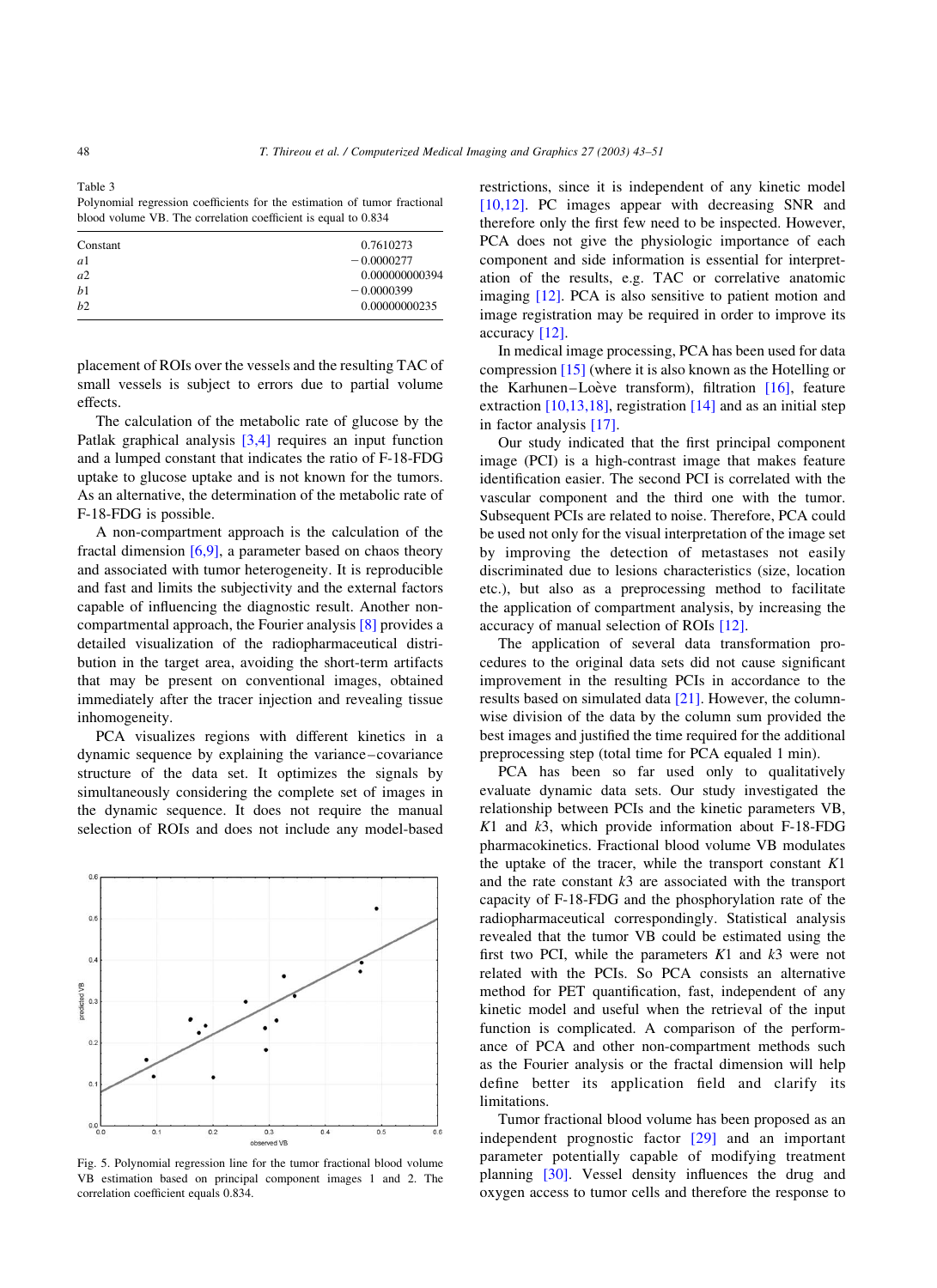<span id="page-6-0"></span>chemotherapy or radiotherapy and the efficacy of using hyperbaric oxygen, hypoxic sensitizers or combined chemotherapy. Consequently, the additional information obtained easily by applying PCA to the dynamic F-18-FDG-PET studies could help choosing the appropriate therapy and improve the outcome.

Another potential application of PCA as a quantification technique could be related to angiogenesis. Angiogenesis is the formation of new blood vessels from the existing vascular bed. It is normally suppressed and is observed only transiently during reproduction, development and wound healing. Angiogenesis is also a key pathway required for tumor invasion, growth and metastasis and research has shown that vasculature provides an important target for therapy. Retrospective studies suggest that intratumoral vascularization is an independent prognostic factor and that the presence of vascular endothelial growth factor VEGF in high concentrations in primary cancers is associated with poor prognosis. The development of drugs with suitable pharmacokinetic and toxicity profiles requires new styles of clinical trials, new surrogate biomarkers and dynamic imaging methods (MRI and PET) to assess angiogenesis blocking drugs [\[31,32\].](#page-7-0) Since PCA of dynamic F-18-FDG-PET studies allows the estimation of tumor fractional blood volume, it could be used to monitor the effects of both antiangiogenic treatment and chemotherapy, which work synergistically.

# 5. Conclusions

PCA supports the visual interpretation of dynamic F-18- FDG-PET studies and facilitates the application of compartment modeling. Preprocessing of the dynamic data set could improve the quality of the resulting images and the accuracy of the method. PCA is also a promising alternative technique for quantification, fast, independent of any kinetic model and useful when the retrieval of the input function is complicated. Treatment planning and assessment of angiogenesis blocking drugs using PCA could be investigated.

#### 6. Summary

Purpose. Dynamic 2-deoxy-2-(F-18)fluoro-D-glucose positron emission tomography (F-18-FDG-PET) studies have found use in the diagnosis, staging and therapy effects monitoring of patients with recurrent colorectal cancer. The performance of PCA of such studies was evaluated.

Procedures. Seventeen iteratively reconstructed dynamic F-18-FDG-PET data sets were included in the study. None of the randomly selected patients had received chemotherapy or radiation therapy at least 3 months prior to the PET study. As reference for the quantification 55–60 min

standardized uptake values and a two-compartment tissue model were used. PCI were visually and quantitatively evaluated after the application of several preprocessing methods to the original data sets. Polynomial regression up to the second order was performed to extract the parameters of the F-18-FDG compartment model using the mean counts of tumor VOIs (volume of interest) in the first two PCIs.

Results. The first PCI was a high-contrast image where all structures were present. The second PCI was correlated with the vascular component and the third one with the tumor. Data preprocessing could improve PCI quality. VB, the vessel density in the tumor, could be estimated with a correlation coefficient equal to 0.834. On the contrary, the transport constant  $K1$  and the rate constant  $k3$  were not related with the PCIs.

Conclusions. PCA supports the visual interpretation of dynamic F-18-FDG-PET studies and facilitates the application of compartment modeling. Preprocessing of the dynamic data set could improve the quality of the resulting images and the accuracy of the method. PCA is also a promising alternative technique for quantification, fast, independent of any kinetic model and useful when the retrieval of the input function is complicated. Treatment planning and assessment of angiogenesis blocking drugs using PCA could be investigated.

## Acknowledgements

T. Thireou acknowledges support by the State Fellowships Foundation (IKY, 32nd Fellowships Program for Graduate Studies) of Greece for doctoral studies in the field of Biomedical Technology. G. Kontaxakis has been supported by a Marie Curie Fellowship (HPMF-CT-1999- 000274) from the European Commission.

# **References**

- [1] Dimitrakopoulou-Strauss A. Colorectal carcinomas. In: Wieler HJ, Coleman RE, editors. PET in clinical oncology. Darmstadt: Steinkopff; 2000. p. 235–54.
- [2] Strauss LG, Conti PS. The applications of PET in clinical oncology. J Nucl Med 1991;32:623–48.
- [3] Patlak CS, Blasberg RG, Fenstermacher JD. Graphical evaluation of blood-to-brain transfer constants from multiple-time uptake data. J Cereb Blood Flow Metab 1983;3:1–7.
- [4] Patlak CS, Blasberg RG. Graphical evaluation of blood-to-brain transfer constants from multiple-time uptake data: generalizations. J Cereb Blood Flow Metab 1985;5:584–90.
- [5] Von Schulthess GK, Burger C, Buck A. Principles of quantitative function analysis: physiologic modelling. In: Von Schulthess GK, Hennig J, editors. Functional imaging. Philadelphia: Lippincott/ Raven Publishers; 1998. p. 61–113.
- [6] Dimitrakopoulou-Strauss A, Strauss LG, Burger C. Quantitative PET studies in pretreated melanoma patients: a comparison of 6-( $^{18}$ F)Fluoro-L-Dopa with  $^{18}$ F-F-18-FDG and  $^{15}$ O-Water using compartment and noncompartment analysis. J Nucl Med 2001;42: 248–56.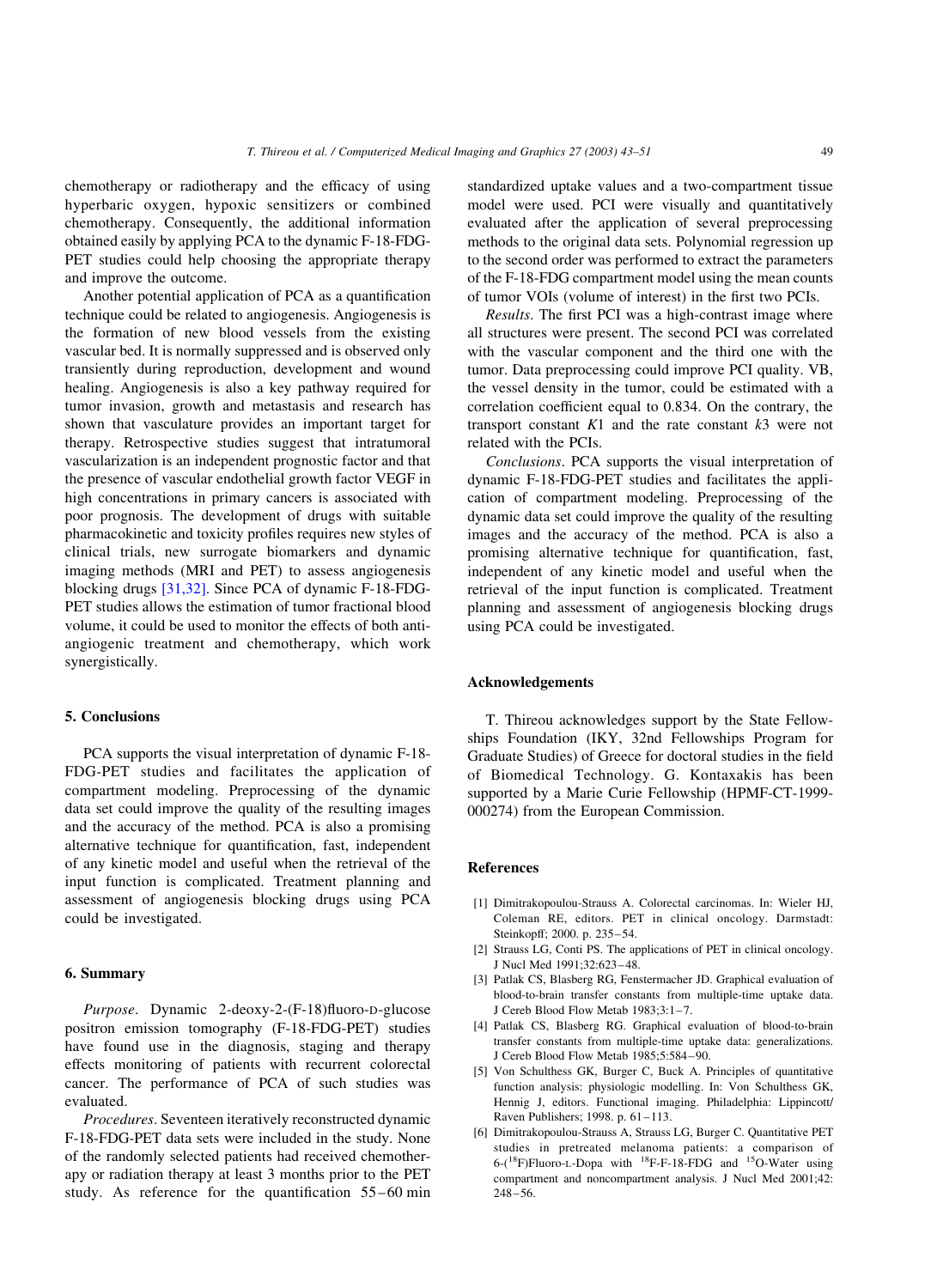- [7] Delaloye AB. Progress in the diagnosis and treatment of disease by nuclear medicine and molecular imaging. Highlights of the European Association of Nuclear Medicine Congress, Naples 2001. Eur J Nucl Med 2002;29:139–59.
- [8] Dimitrakopoulou-Strauss A, Strauss LG, Gutzler F, Irngartinger G, Kontaxakis G, Kim DK, Oberdorfer F, van Kaick G. Pharmacokinetic imaging of 11C ethanol with PET in eight patients with hepatocellular carcinomas who were scheduled for treatment with percutaneous ethanol injection. Radiology 1999;211:681–6.
- [9] Dimitrakopoulou-Strauss A, Strauss LG, Schwarzbach M, Burger C, Heichel T, Willeke F, Mechtersheimer G, Lehnert T. Dynamic PET <sup>18</sup>F-F-18-FDG studies in patients with primary and recurrent softtissue sarcomas: impact on diagnosis and correlation with grading. J Nucl Med 2001;42:713–20.
- [10] Pedersen F, Bergström M, Bengtsson E, Långström B. Principal component analysis of dynamic positron emission tomography images. Eur J Nucl Med 1994;21:1285–92.
- [11] Johnson RA, Wichern DW. Principal components. Applied multivariate statistical analysis, 4th ed. New Jersey: Prentice Hall; 1998. p. 458–513.
- [12] Anzai Y, Minoshima S, Wolf GT, Wahl RL. Head and neck cancer: detection of recurrence with three-dimensional principal component analysis at dynamic F-18-FDG PET. Radiology 1999;212:285–90.
- [13] Friston KJ, Frith CD, Liddle PF, Frackowiak RSJ. Functional connectivity: the principal-component analysis of large (PET) data sets. J Cereb Blood Flow Metab 1993;13:5–14.
- [14] Acton PD, Pilowsky LS, Suckling J, Brammer MJ, Ell PJ. Registration of dynamic dopamine  $D<sub>2</sub>$  receptor images using principal component analysis. Eur J Nucl Med 1997;24:1405–12.
- [15] Chameroy V, Paola RD. High compression of nuclear medicine dynamic studies. Int J Card Imaging 1990;5:261–9.
- [16] Sychra JJ, Bandettini PA, Bhattacharya N, Lin Q. Synthetic images by subspace transforms: I. Principal component images and related filters. Med Phys 1994;21:193–201.
- [17] Ahn JY, Lee DS, Lee JS, Kim SK, Cheon GJ, Yeo JS, Shin SA, Chung JK, Lee MC. Quantification of regional myocardial blood flow using dynamic  $H_2^{15}O$  PET and factor analysis. J Nucl Med 2001;  $42.782 - 7$
- [18] Spetsieris PG, Moeller JR, Dhawan V, Ishikawa T, Eidelberg D. Visualizing the evolution of abnormal metabolic networks in the brain using PET. Comput Med Imaging Graph 1995;19(3):295–306.
- [19] Andresen PR, Bookstein FL, Conradsen K, Ersboll BK, Marsh JL, Kreiborg S. Surface-bounded growth modelling applied to human mandibles. IEEE Trans Med Imaging 2000;19:1053–63.
- [20] Andersen AH, Gash DM, Avison MJ. Principal component analysis of the dynamic response measured by fMRI: a generalized linear systems framework. MRI 1999;17:795–815.
- [21] Šámal M, Kárný M, Benali H, Backfrieder W, Todd-Pokropek A, Bergmann H. Experimental comparison of data transformation procedures for analysis of principal components. Phys Med Biol 1999;44:2821–34.
- [22] Toorongian SA, Mulholland GK, Jewett DM, Bachelor MA, Kilbourn MR. Routine production of 2-deoxy-2(F-18)fluoro-D-glucose by direct nucleophilic exchange on a quaternary 4-amino-pyridinium resin. Nucl Med Biol 1990;3:273–9.
- [23] Kontaxakis G, Strauss LG, Tzanakos GS. An efficient implementation of the iterative ML-EM image reconstruction algorithm for PET on a Pentium PC platform. J Comput Inform Technol—CIT 1999;7: 153–63.
- [24] Bergström M, Eriksson L, Bohm C, Blomqvist G, Litton JE. Correction for scattered radiation in a ring detector positron camera by integral transformation of the projections. J Comput Assist Tomogr 1983;7:42–50.
- [25] Mikolajczyk K, Szabatin M, Rudnicki P, Grodzki M, Burger C. A JAVA environment for medical image data analysis: initial application for brain PET quantification. Med Inform (Lond) 1998;23: 207–14.
- [26] Burger C, Buck A. Requirements and implementation of a flexible kinetic modelling tool. J Nucl Med 1997;38:1818–23.
- [27] Ohtake T, Kosaka N, Watanabe T, Yokoyama I, Moritan T, Masuo M, Iizuka M, Kozeni K, Momose T, Oku S. Noninvasive method to obtain input function for measuring glucose utilization of thoracic and abdominal organs. J Nucl Med 1991;32:1432–8.
- [28] Keyes JW. SUV: standard uptake or silly useless value. J Nucl Med 1995;36:1836–9.
- [29] Weidner N, Folkman J. Tumor vascularity as a prognostic factor in cancer. In: DeVita VT, Hellman S, Rosenberg SA, editors. Cancer. Principles and practice of oncology, pro-updates, vol. 11(7).; 1997.
- [30] Koukourakis MI, Giatromanolaki A, Sivridis E, Fezoulidis I. Cancer vascularization: implications in radiotherapy? Int J Radiat Oncol Biol Phys 2000;48:545–53.
- [31] Fox SB, Gasparini G, Harris AL. Angiogenesis: pathological, prognostic, and growth-factor pathways and their link to trial design and anticancer drugs. Lancet Oncol 2001;2:278–89.
- [32] Wiele CWD, Oltenfreiter R, Winter OD, Signore A, Slegers G, Dierckx RA. Tumour angiogenesis pathways: related clinical issues and implications for nuclear medicine imaging. Eur J Nucl Med 2002; 29:699–709.

Trias Thireou holds a diploma in Physics from the University of Athens, Greece and the MS and PhD degrees in Biomedical Engineering, joined from the National Technical University of Athens and the School of Medicine, University of Patras, Greece. She is currently working as a researcher at the Biomedical Engineering Laboratory of National Technical University of Athens. Her main research interests include medical image reconstruction and analysis, Monte Carlo simulations and neural networks.

Ludwig G. Strauss holds a diploma in Medicine and one in Mathematics from the Justus-Liebig-Universität, Gießen, Germany. He is Associate Director of the Department of Oncologic Diagnosis and Therapy in German Cancer Research Center, Heidelberg since 1987 and Full Professor of Radiology in Ruprecht-Karls-Universität, Heidelberg since 1992. His research activities include 92 publications, 396 proceedings etc. and 509 oral presentations. He has been reviewer for several publications (British Journal of Cancer, Cancer Chemotherapy and Pharmacology, Circulation Research, Gastroenterology, International Journal of Nuclear Medicine, International Journal of Radiation Application and Instrumentation, Journal of Nuclear Medicine, Nature Medicine) and grants (Federal Department of Research and Technology (Germany), Deutsche Forschungsgemeinschaft (DFG) (Germany), Deutsche Krebshilfe (Germany), Dutch Cancer Society (Netherlands), The Netherlands Organisation for Scientific Research (Netherlands), Cancer Research Campaign (England), Schweizerisches Institut für das Gesundheitswesen (Switzerland), Italian Association for Cancer Research (Italy), Jubiläumsfonds Österreichische Nationalbank (Austria), Member of the Scientific Board of the Interdisciplinary Center for Clinical Research, University of Ulm (Germany), Scientific Advisory Board, University of Kuwait (Kuwait)). L.G. Strauss has been a member of the following Working Groups: Federal Department of Research and Technology/- Clinical Investigation of PET in Oncology, European Concerted Action on PET in Oncology/EEC Concerted Action on the Use of FDG in Oncology/EEC Working Group on Tumor Proliferation and Metabolism, EORTC PET Study Group, Working Group Positron Emission Tomography of the German Society of Nuclear Medicine, Working Group Quality Control/Imaging Systems at Hospitals (ARGE).

<span id="page-7-0"></span>